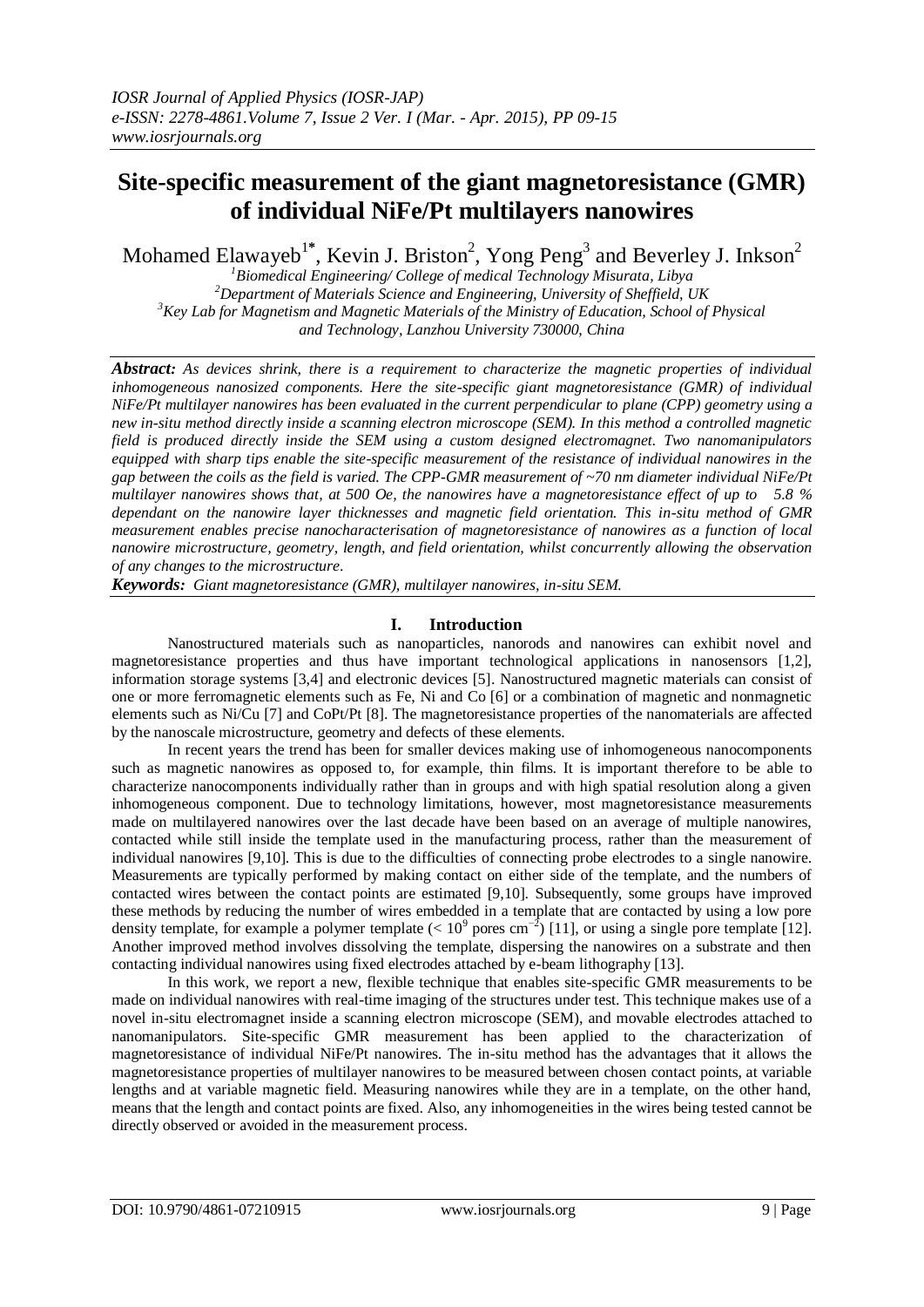#### **II. Experimental Procedure**

The new technique for GMR measurement inside a SEM utilizes an electromagnet made from two small coils wound around 2 mm diameter pure iron (Fe) rods. Each coil is formed from 350 turns of 0.2 mm diameter insulated copper wire to create an electromagnet. The two magnetic coils, which act as a source of controlled magnetic field within the SEM chamber, are mounted in a 30 mm diameter Al base and are separated by a 2mm gap (Fig. 1(a)). The magnetic field of the coils was calibrated using a Hall probe before nanowires were positioned in the gap.

Magnetic multi-layered nanowires of different combinations of magnetic and nonmagnetic layer elements are ideal structures to study the GMR effect as the resistances of nanowires are much larger than the resistances of equivalent multi-layered thin films. Here, the GMR effect of the magnetic NiFe/Pt multilayer nanowires was measured in the current perpendicular to plane (CPP) geometry by placing the nanowires between the coils and connecting to them electrically using the tip electrodes (Fig. 1(b)). The measurements were made on individual nanowires in magnetic fields up to  $H = 500$  Oe and at different orientations of the externally applied magnetic field with respect to wire axis  $(\theta = 0^{\circ}, 90^{\circ})$ .

Electrodeposition into anodic aluminium oxide (AAO) nanoporous templates has been utilized to produce the NiFe/Pt nanowires since nanowires with flexible geometry, chemistry and with high aspect ratio can be easily grown by this method [14,15]. Nanoporous AAO templates with  $\sim$  70 nm diameter pores were prepared by a one-step anodization technique using 0.6 M oxalic acid solution and an applied voltage of 40 V for 180 min with continuous stirring. The multi-layered NiFe/Pt nanowires were fabricated by a three electrode electrolytic cell at room temperature using a single bath solution containing 90 g/l NiSO<sub>4</sub>, 13.5 g/l FeSO<sub>4</sub>, 5 g/l PtCl<sub>4</sub> and 30 g/l H<sub>3</sub>BO<sub>3</sub>. The electrodeposition process of the multilayer nanowires was carried out at a constant voltage of −1.4 V for NiFe layers and −0.4 V for Pt layers. The fabrication techniques of the AAO templates and NiFe/Pt nanowires are described in a previous paper [16].

The morphology and structure of individual NiFe/Pt nanowires were characterized at the nanoscale using SEM (JEOL JSM 6500F, Japan) and transmission electron microscopy (TEM) (JEOL JEM-2010F, Japan). The magnetoresistance of individual NiFe/Pt multilayer nanowires was measured in-situ in a SEM using the insitu electromagnet and two Kleindiek MM3A nanomanipulators connected to a Keithley 6487 picoammeter. Two sharp conductive nichrome probe tips were used in the nanomanipulators as electrodes and were prepared by electrochemical etching in a solution of 1M NaCl [17].



**FIG. 1.** (a) Image of the SEM magnetoresistance measurement system. (b) Schematic showing the setup for measuring the GMR of individual nanowires inside a SEM.

## **III. Results And Discussion**

#### **3.1 Nanowire structure and resistance measurement**

The structures of NiFe/Pt multilayer nanowires have been analysed at the nanoscale using SEM and TEM [24]. Figure 2 shows a typical TEM image of the NiFe/Pt multilayer nanowires used in this work after having been completely dissolved out of the AAO template. The NiFe/Pt nanowires have uniform diameters of about 70 nm and an alternating NiFe and Pt layer structure. Group A nanowires were fabricated with layer thicknesses of ~35 nm NiFe/~8 nm Pt while Group B were made with ~5 nm NiFe/~15 nm Pt. The NiFe and Pt layers are polycrystalline with fcc lattice structure and the average grain size of both layers is 3–10 nm.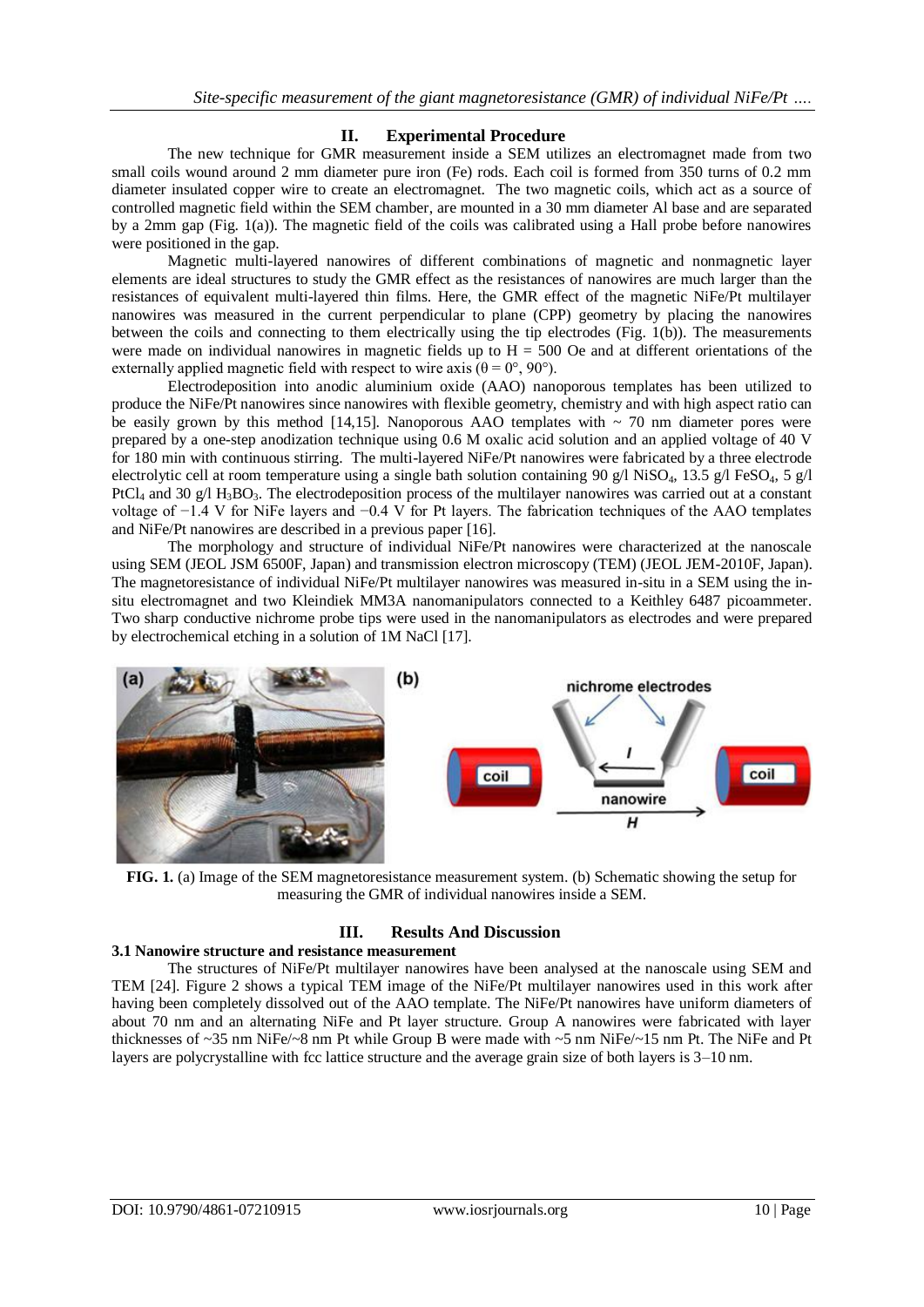

**FIG. 2.** Typical TEM image of an individual NiFe/Pt multilayer nanowire with alternating NiFe (grey) and Pt (dark) layers.

The site-specific electrical resistance of individual NiFe/Pt nanowires was measured directly using two manoeuvrable nichrome tip electrodes attached to in-situ SEM nanomanipulators [17,18]. The measured line resistance  $(R<sub>L</sub>)$  of a typical circuit incorporating two nichrome electrodes connected directly to each other was ~133  $\Omega$  (Fig. 3(a)), which includes the resistances of the nichrome tips and wires. The probe electrodes attached to the nanomanipulators can move freely inside the SEM with <10nm resolution to create conductive contacts at chosen positions along an individual NiFe/Pt nanowire. Using this set up, the total electrical resistance  $(R_T)$  of measured circuits with no applied magnetic field could be determined. For example, a circuit incorporating a ~5 um length of an individual NiFe(35 nm)/Pt(8 nm) multilayer nanowire was 2173  $\Omega$  (Fig. 3(b)). The current– voltage (I–V) curves of  $R_L$  and  $R_T$  circuits were linear (Fig. 3(c)).



**FIG. 3.** Typical SEM images of the nanoscale electrical connection of (a) nichrome probe tips and (b) probe tips to an individual NiFe/Pt nanowire. (c) I–V behaviour of a typical tip–tip circuit (solid black line) and tips– NiFe/Pt nanowire circuit (dotted line).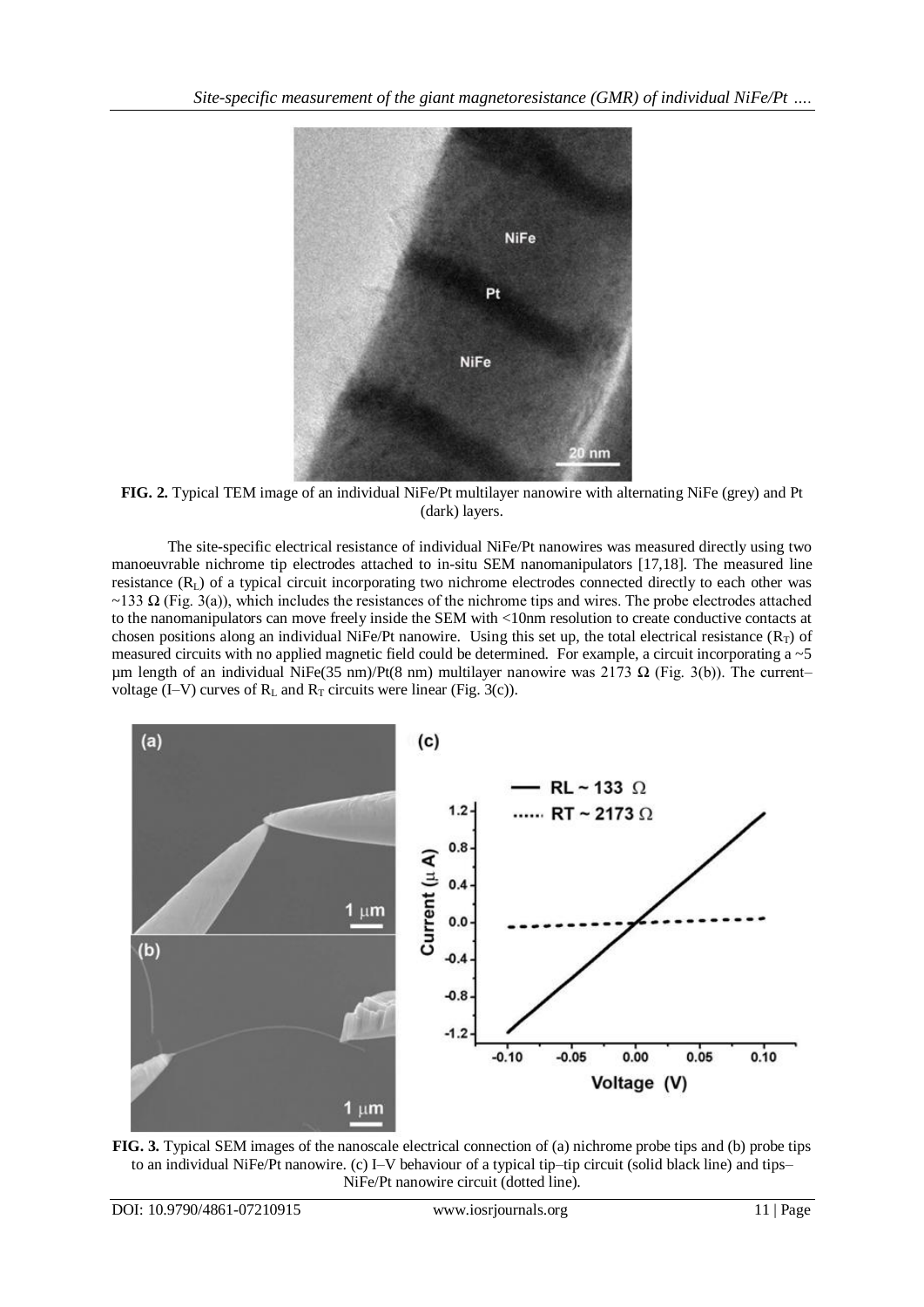#### **1.2 Magnetoresistance effect of NiFe/Pt nanowires**

The magnetoresistance of the nanowires, which is their change of electrical resistance when placed in an external magnetic field, is affected by a number of factors including materials, microstructure and geometry of the constituent layers, and strength and direction of applied magnetic field. Here the magnetoresistance effect of individual NiFe/Pt multilayer nanowires has been measured in the CPP geometry by passing current along the nanowire axes. The site-specific CPP-GMR measurements of individual NiFe(35 nm)/Pt(8 nm) and NiFe(5 nm)/Pt(15 nm) multilayered nanowires, and also single phase NiFe nanowires, were carried out with the magnetic field applied both perpendicular and parallel to the wire axis.

The CPP-GMR effect of the individual NiFe/Pt nanowires was calculated as a ratio using GMR%  $=$  $[(R_H - R_0) / R_0] \times 100$ , where  $R_H$  is the electrical resistance of the nanowire in the applied field H and  $R_0$  is the resistance of the nanowire at zero field. Several measurements of GMR for different wires of the same structure at room temperature and external magnetic fields  $H = 0-500$  Oe have been made using the same technique. Fig. 4 shows GMR values for two similar wires at a given field H which were found to be consistent within < 0.3% (Fig. 4), indicating that the wire microstructures are repeatable from a given electrodeposition process.

The observed CPP-GMR effect in the presence of a magnetic field depends on the scattering of electrons within the layers and at interfaces between magnetic (NiFe) and nonmagnetic (Pt) layers [19,20,21]. There could also be boundary scattering of the electrons because the nanowire diameter used in this work is small (~70 nm) [22]. As expected, for a given nanowire microstructure the GMR% for magnetic field applied perpendicular to the wire axis is larger than the GMR% for the magnetic field applied parallel to the wire axis due to the contribution from anisotropic magnetoresistance (AMR) (Fig. 4) [10,23]. To verify this the magnetoresistance (MR%) of individual  $\sim$  50 nm diameter, single phase NiFe nanowires were measured using the same technique with external magnetic field (H) applied perpendicular and parallel to the wire axis. The magnetoresistance was found to be  $\sim$  −0.19 % and  $\sim$  +0.05 % for H = 500 Oe applied perpendicular and parallel to the wire axis respectively (Fig.  $4(e)$ ), which is consistent with the MR% of permalloy nanowires reported by other research groups [24,25].

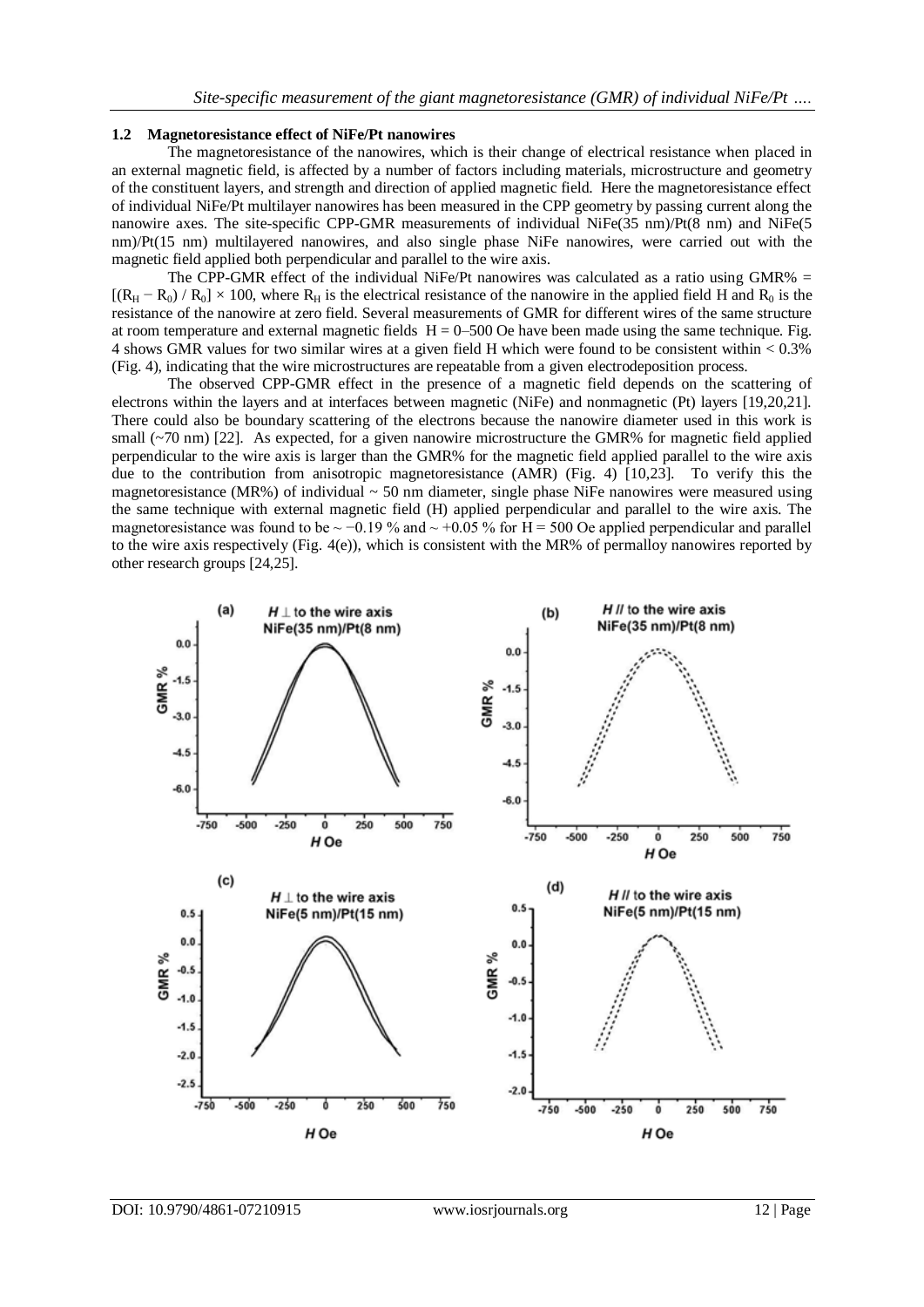

**FIG. 4.** Magnetoresistance effect of individual NiFe/Pt and single phase NiFe nanowires; resistance versus applied external field H. Measurements from two different nanowires are given in each case. (a and c) H perpendicular to the wire axis of individual NiFe(35 nm)/Pt(8 nm) and NiFe(5 nm)/Pt(15 nm) multilayer nanowires respectively (black line), (b and d) H parallel to the wire axis of NiFe(35 nm)/Pt(8 nm) and NiFe(5 nm)/Pt(15 nm) multilayer nanowires respectively (dashed line) and (e) MR% of individual NiFe nanowires with H perpendicular to the wire axis (black line) and H parallel to the wire axis (dashed line).

The optimal layer thickness of permalloy in NiFe/Cu multilayer nanowires was found by Dubois et al to be 12 nm (with a thickness of 4nm for the Cu layers), which produced a GMR of >70% at low temperature [23]. In the work presented here, the GMR value for a given H is strongly dependant on the layer thicknesses. For external field up to H = 500 Oe, the GMR% measured in magnetic field applied perpendicular ( $\theta$  = 90°) to the wire axis was found to be 5.8 % for NiFe(35 nm)/Pt(8 nm) but reduced to 2.0 % for NiFe(5 nm)/Pt(15 nm) (Fig. 4(a) and (c)). Similarly for the external magnetic field applied parallel ( $\theta = 0^{\circ}$ ) to the wire axis the GMR observed at 500 Oe was 5.3 % for NiFe(35 nm)/Pt(8 nm) but reduced to 1.6 % for the NiFe(5 nm)/Pt(15 nm) (Fig. 4(b) and (d)).

The GMR of NiFe/Pt nanowires is affected by the thickness of the nonmagnetic layers, decreasing as the non-magnetic layer thickness increases from 8nm to 15nm. This is because the dipole interaction field between adjacent magnetic layers (which tends to align the magnetizations of the successive magnetic layers antiparallel in the absence of an external magnetic field) reduces [9, 20,26], causing the magnetic layers to orientate more randomly [9,27,28]. The GMR can also reduce rapidly as the thickness of the non-magnetic layer exceeds the non-magnetic material's spin flip diffusion length since the electrons, due to the increasing number of spin flip events, no longer retain their polarization from the previous magnetic layer as they reach the next magnetic layer [22,29]. For the NiFe/Pt system measured here, the GMR% may also decrease with increasing Pt layer thickness due to the increasing resistance contribution of Pt (which has a higher resistivity than NiFe) to the overall wire resistance [18,27].

The applied maximum external magnetic field H for GMR measurements in this work was smaller than that required to achieve GMR saturation and there is limited detailed data in the literature on GMR in the low field 0–500 Oe regime. For multilayer nanowires with nonmagnetic layer thickness (< 10 nm), the averaged GMR% at 500 Oe, determined using GMR% =  $[(R_H - R_0) / R_0] \times 100$ , is ~1.8% for FeNiCo/Cu [19], 12% for Co/Cu [30] and 2.2% for CoNiCu/Cu [31]. The GMR values measured here for the individual NiFe/Pt nanowires are of similar magnitude, but lower than the Co/Cu nanowires.

Previous works have concentrated on nanowires embedded in templates, reporting average GMR values calculated from estimated values of contact resistance of the wires [9,10,25,27]. The measurements performed with the new site-specific in-situ technique presented here, though, are directly made on individual nanowires and not based on an average, so the calculated GMR values are an accurate result for future applications. Furthermore, the measurements are performed in-situ in the SEM so the nanowires can be observed in real-time during testing. For these NiFe/Pt nanowires, under the chosen current and magnetic field conditions, no microstructural changes during the GMR measurements were seen but failure of similar NiFe/Pt multilayer nanowires at higher current densities has been observed in previous work [18].

### **IV. Conclusion**

The magnetoresistance effect of ~70 nm diameter individual NiFe/Pt multilayered nanowires has been investigated using a new site-specific technique for in-situ GMR measurement. An accurate measurement of the GMR effect of the magnetic NiFe/Pt multilayer nanowires was carried out in the current perpendicular to plane (CPP) geometry. The CPP-GMR effect of the individual NiFe/Pt nanowires with two different layer thickness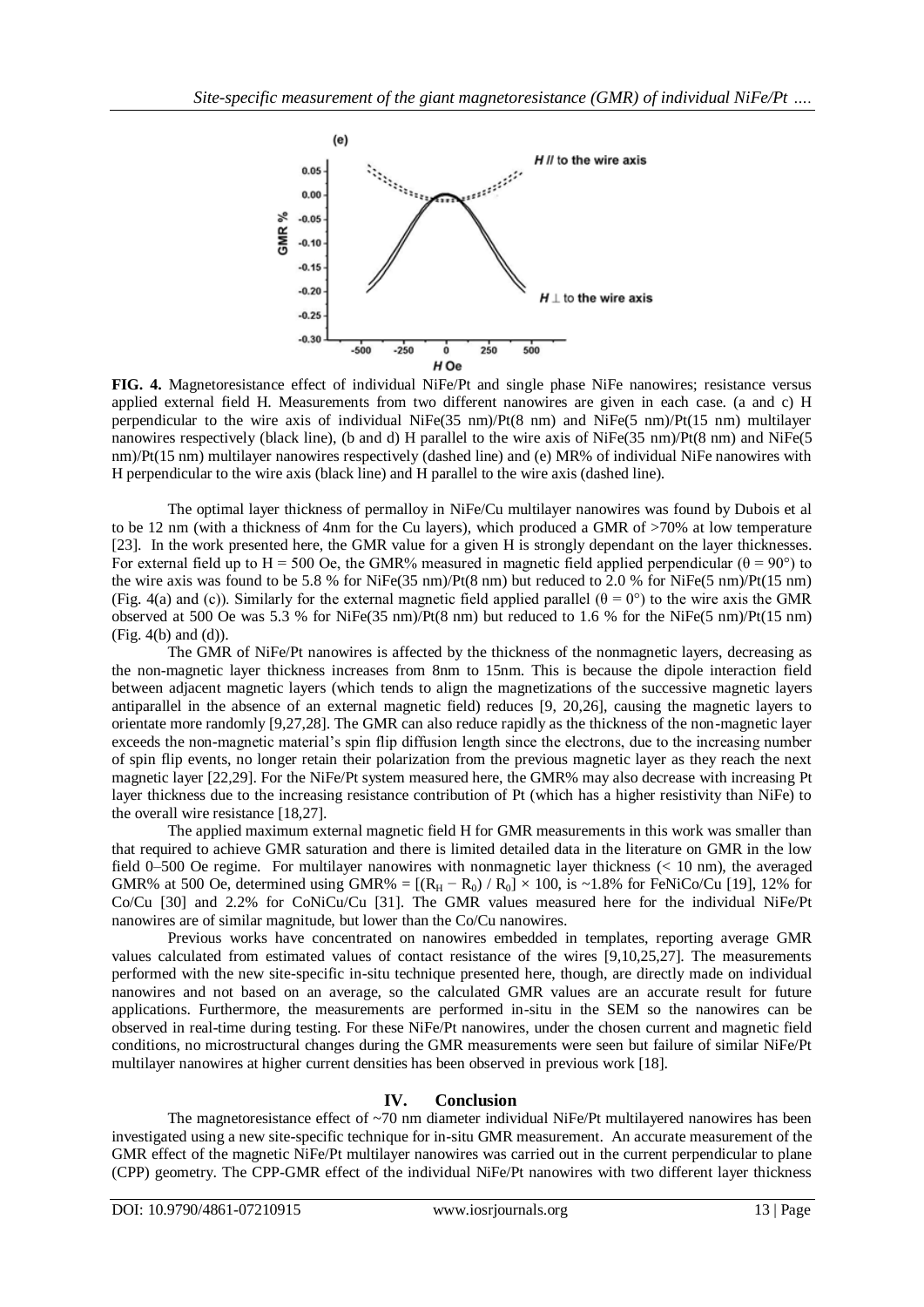geometries was measured at variable magnetic field H up to 500 Oe and with different directions of applied magnetic field with respect to the nanowire axis. The CPP-GMR was dependent on both magnetic field orientation and layer thicknesses, being maximum for NiFe(35 nm)/Pt(8 nm) and H perpendicular to the wire axis. The GMR % of individual NiFe(35 nm)/Pt(8 nm) and NiFe(5 nm)/Pt(15 nm) nanowires measured with H  $= 500$  Oe applied perpendicular to the wire axis was 5.8% and 2.0%; and for H = 500 Oe parallel to the wire axis was 5.3% and 1.6% respectively. For individual single phase NiFe nanowires, anisotropic magnetoresistance was measured as  $-0.19\%$  for H = 500 Oe applied perpendicular to the wire axis and +0.05% for  $H = 500$  Oe applied parallel to the wire axis. The ability to measure magnetic properties of individual multilayer nanowires and other nanocomponents at specific locations will be of significant benefit as nanowire systems become more diverse and inhomogeneous, and essential for industrial applications in nanodevices and GMR sensors..

#### **References**

- [1]. J Sarkar, G Khan and A Basumallick Nanowires: properties, applications and synthesis via porous anodic aluminium oxide template, Bull. Mater. Sci. 30 271 (2007).
- [2]. Y Cui, Q Wei, H park and C M Lieber, Nanowire nanosensors for highly sensitive and selective detection of biological and chemical species, J. Science 293 1289 (2001).
- [3]. L Berger, Emission of spin waves by a magnetic multilayer traversed by a current, Phys. Rev. B 54 9353. (1996).
- [4]. S Sun, C B Murray, D Weller, L Folks, and A Moser, Monodisperse FePt Nanoparticles and Ferromagnetic FePt Nanocrystal Superlattices, Science 287 1989 (2000).
- [5]. Y Cui and CM Lieber, Functional Nanoscale Electronic Devices AssemUsing Silicon Nanowire Building Blocks, Science 291 851 (2001).
- [6]. A Saedi, M Ghorbani, Electrodeposition of Ni–Fe–Co alloy nanowire modified AAO template, Materials Chemistry and Physics 91 417 (2005).
- [7]. L Wang, K Yu-Zhang, A Metrot, P Bonhomme and M Troyon, TEM study of electrodeposited Ni/Cu multilayers in the form of nanowires, Thin Solid Films 288 86 (1996).
- [8]. Y Peng, T Cullis, I Luxmoore and B Inkson, Electrical properties of individual CoPt/Pt multilayer nanowires characterized by in situ SEM nanomanipulators, Nanotechnology 22 245709 (2011).
- [9]. X-T [Tang,](http://publish.aps.org/search/field/author/Tang_X_T) G-C [Wang,](http://publish.aps.org/search/field/author/Wang_G_C) and M Shima, [Layer thickness dependence of CPP giant magnetoresistance in individual CoNi/Cu](http://publish.aps.org/search/field/author/Shima_M)  [multilayer nanowires grown by electrodeposition, P](http://publish.aps.org/search/field/author/Shima_M)hys. Rev. B 75 134404 (2007).
- [10]. S Krimpalis, O Dragos, A Moga, N Lupu and H Chiriac, Magnetization process in electrodeposited NiFe/Cu multilayered nanowires, J. Mater. Res. 26 1081 (2011).
- [11]. S Pignard, G Goglio, A Radulescu, L Piraux, J L Duvail, S Dubois and A Decl´emy, Study of the magnetization reversal in individual nickel nanowires, J. Appl. Phys. 87 824 (2000).
- [12]. M E Molares, N Chtanko, T W Cornelius, D Dobrev, I Enculescu, R H Blick and R Neumann, Fabrication and contacting of single Bi nanowires, Nanotechnology 15 S201 (2004).
- [13]. L Vila, L Piraux, J M George and G Faini, Multiprobe magnetoresistance measurements on isolated magnetic nanowires, Appl.Phys. Lett. 80 3805 (2002).
- [14]. J I Martin, J Nogués, Kai Liu, J L Vicent and Ivan K Schuller, Ordered magnetic nanostructures: fabrication and properties, J. Magn. Magn. Mater. 256 449 (2003).
- [15]. M S Sander, A L Prieto, R Gronsky, T Sands and A M Stacy, Fabrication of High-Density, High Aspect Ratio, Large-Area Bismuth Telluride Nanowire Arrays by Electrodeposition into Porous Anodic Alumina Templates, Adv. Mater. 14 665 (2002).
- [16]. M Elawayeb, Y Peng and B Inkson, Nanostructure and chemical characterisation of individual NiFe/Pt multilayer nanowires, J. Nanosci. Nanotech. 11 1 (2011).
- [17]. Y Peng, T Cullis, G Möbus, X Xu and B Inkson, Conductive nichrome probe tips: fabrication, characterization and application as nanotools, Nanotechnology 20 395708 (2009).
- [18]. M Elawayeb, Y Peng, K J Briston and B Inkson, Electrical properties of individual NiFe/Pt multilayer nanowires measured in situ in ascanning electron microscope, J. Appl. Phys. 111 034306 (2012).
- [19]. P Shakya, B Cox, D Davis, Giant Magnetoresistance and Coercivity of electrodeposited multilayered FeCoNi/Cu and CrFeCoNi/Cu, J. Magn. Magn. Mater. 324 453 (2012).
- [20]. S Krimpalis, O G Dragos, M Grigoras, N Lupu and H Chiriac, Magetoresistance and spin transfer torque in electrodeposited NiFe/ Cu multilayered nanowires, J. Adv. Res. Phys. 1 021005 (2010).
- [21]. R H Yu, J Zhu, X Zhang and J Tejada, Temperature dependence of the magnetic and transport properties of Co15Cu85 magnetic granular alloys, J. Appl. Phys. 83 3134 (1998)
- [22]. K Lin, K Nagodawithana, P C Searson and C. Chien, Perpendicular giant magnetoresistance of multilayered Co/Cu nanowires, Phys. Rev. B 51 7381 (1995).
- [23]. S Dubois, C Marchal, J M Beuken, L Piraux, J L Duvail, A Fert, J M George and J L Maurice, Perpendicular giant magnetoresistance of NiFe/Cu multilayered nanowires, Appl. Phys. Lett. **70** 396 (1997).
- [24]. Y Rheem, B-Y Yoo, B Koo, W Beyermann and N Myung, Synthesis and magnetotransport studies of single nickel-rich NiFe nanowire, J. Phys. D. Appl. Phys. 40 7267 (2007).
- [25]. L Piraux, S Dubois, J Duvail, K Ounadjela and A Fert, Arrays of nanowires of magnetic metals and multilayers: Perpendicular GMR and magnetic properties, J. Magn. Magn. Mater. 175 127 (1997).
- [26]. S Dubois, L Piraux, J M George, K Ounadjela, J L Duvail, and A Fert, Evidence for a short spin diffusion length in permalloy from the giant magnetoresistance of multilayered nanowires, Phys. Rev. B **60** 477 (1999).
- [27]. X Tang, G Wang and M Shima, Perpendicular giant magnetoresistance of electrodeposited Co/Cumultilayered nanowires in porous alumina templates, J. Appl. Phys. 99 033906 (2006).
- [28]. Nicola Spaldin Magnetic Materials: Fundamentals and Device Application (Second edition, Cambridge University Press, UK 2010).
- [29]. A Fert, T Valet, and J Barnas, Perpendicular magnetoresistance in magnetic multilayers: Theoretical model and discussion, J. Appl. Phys. **75** 6693 (1994).